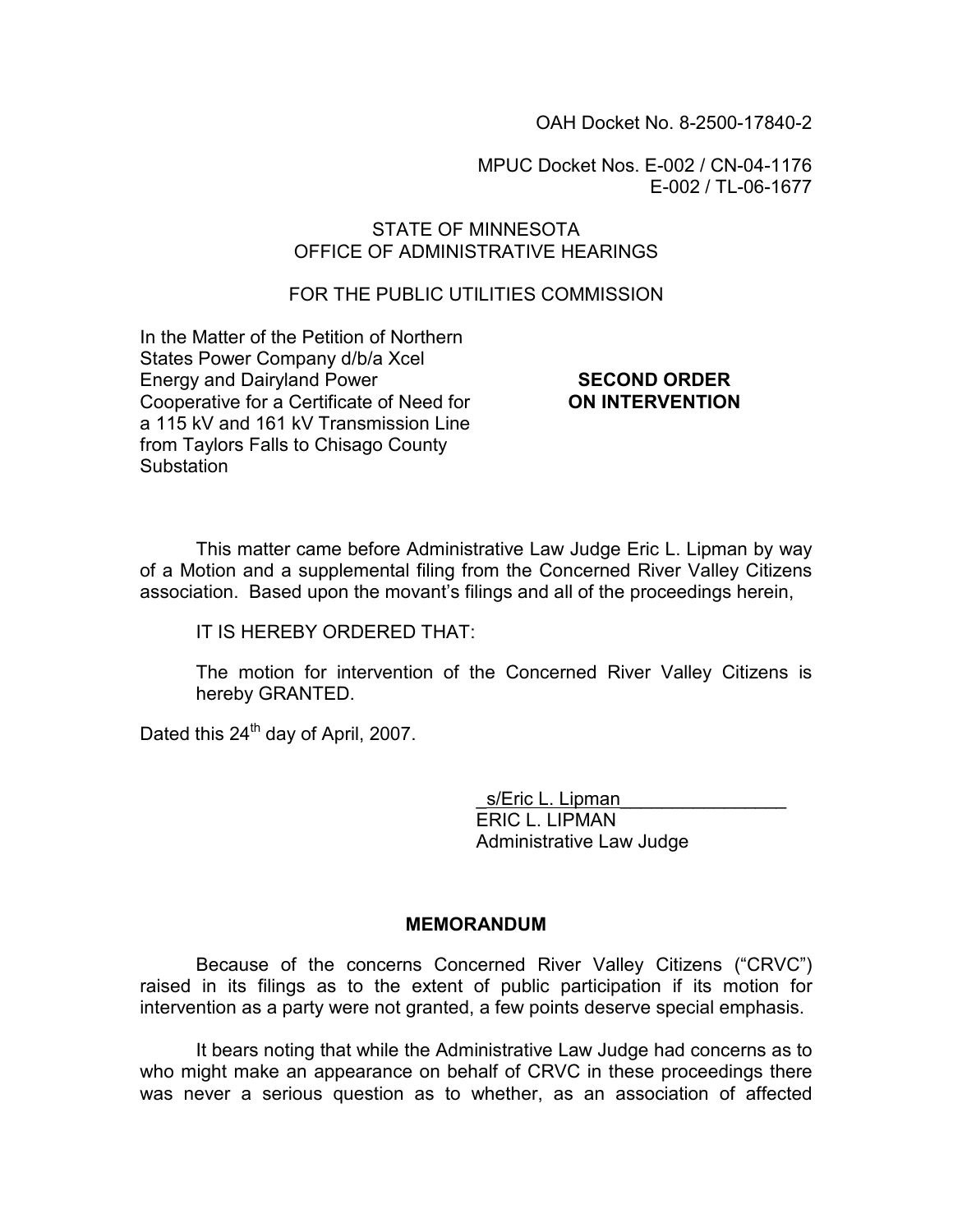landowners, CRVC had a legal right to raise questions or be heard as to the proposed project. Similarly, there was never a risk that the views of CRVC would not be sought, or integrated in a meaningful way, into hearing record. Likewise, it is free from doubt that Mr. Neuman, Ms. Johnson or other affected landowners, could have intervened in their individual capacity, without counsel. The fact is that our system of due process delights in the contributions that genuinely motivated parties make toward building a record for later decision-making.

The much narrower item of concern for the Administrative Law Judge was whether Mr. Neuman or Ms. Johnson, neither of whom are attorneys, could permissibly make an appearance on behalf of CRVC – which is a corporate entity. The general, and more familiar rule, is that a corporation must be represented by an attorney in legal proceedings. $<sup>1</sup>$ </sup>

 There is, however, an important exception to this general rule. The predecessor Environmental Quality Board<sup>2</sup> had a specific representation rule for proceedings "involving … the routing of high voltage transmission lines" that is more generous and permissive than both the common law rule and the representation rule for contested cases under the Minnesota Administrative Procedures Act. Rule 1405.0600 permits "all persons" to be "represented by legal counsel, or by a person of their choice, or they may represent themselves." $3$ Under these same rules, the definition of "person" is broad enough to include corporate entities such as CRVC.<sup>4</sup>

 Because of these more generous rules, which are specific to these proceedings, granting CRVC's request as it was submitted by its chosen representatives, is appropriate.

 $\frac{1}{2}$ 

<sup>1</sup> See, generally, Save Our Creeks v. City of Brooklyn Park, 699 N.W.2d 307, 309 (Minn. 2005) ("It is well settled under Minnesota common law that a corporation must be represented by an attorney in legal proceedings"); Nicollet Restoration, Inc. v. Turnham, 486 N.W.2d 753, 754 (Minn. 1992) (appearance by corporation through non-attorney in court proceedings constitutes unauthorized practice of law and is prohibited); Cary & Co. v. F.E. Satterlee & Co., 208 N.W. 408, 409 (1926) ("[T]he right of a party to a suit in court to appear in person therein does not entitle him to appear for a corporation, even if he owns all its capital stock, for the corporation is a distinct legal entity").

 $2$  See, Minn. Stat. 216E.16 (2006).

 $^3$  See, Minn. R. 1405.0600 (2003).

 $4$  See, Minn. R. 1405.0200 (4) (2003) (definition of "person").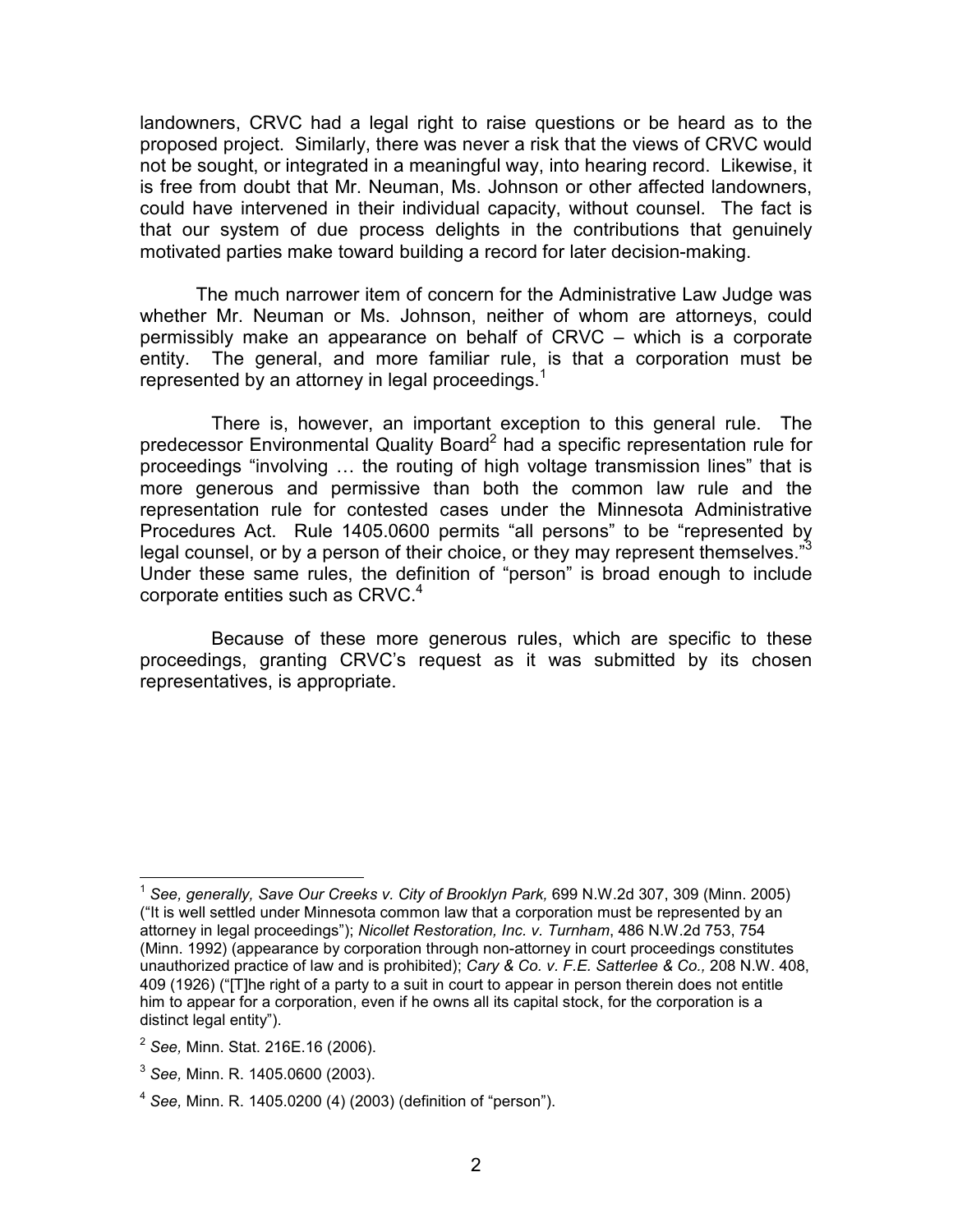

**STATE OF MINNESOTA OFFICE OF ADMINISTRATIVE HEARINGS** 100 Washington Square, Suite 1700 100 Washington Avenue South Minneapolis, Minnesota 55401-2138

> TELEPHONE: (612) 341-7600 TTY: (612) 341-7346

April 24, 2007

See Attached Service List

Re: In the Matter of the Petition of Northern States Power Company d/b/a Xcel Energy and Dairyland Power Cooperative for a Certificate of Need for a 115 kV and 161 kV Transmission Line from Taylors Falls to Chisago County Substation

OAH NO.: 8-2500-17840-2 PUC DOCKET NO. E-002/CN-04-1176; E-002/IL-06-1677

Dear Parties:

 The document listed below has been filed with the E-Docket system and served as specified on the attached service list.

> Second Order on Intervention Service List as of 4/24/07

> > Sincerely,

s/Eric L. Lipman

ERIC L. LIPMAN Administrative Law Judge

Telephone: (612) 341-7601

ELL:dsc

**Enclosure** 

Providing Impartial Hearings for Government and Citizens An Equal Opportunity Employer

Administrative Law Division & Administrative Services Facsimile: (612) 349-2665

Workers' Compensation Hearings Division Facsimile: (612) 349-2691

Workers' Compensation Settlement Division Facsimile: (612) 349-2634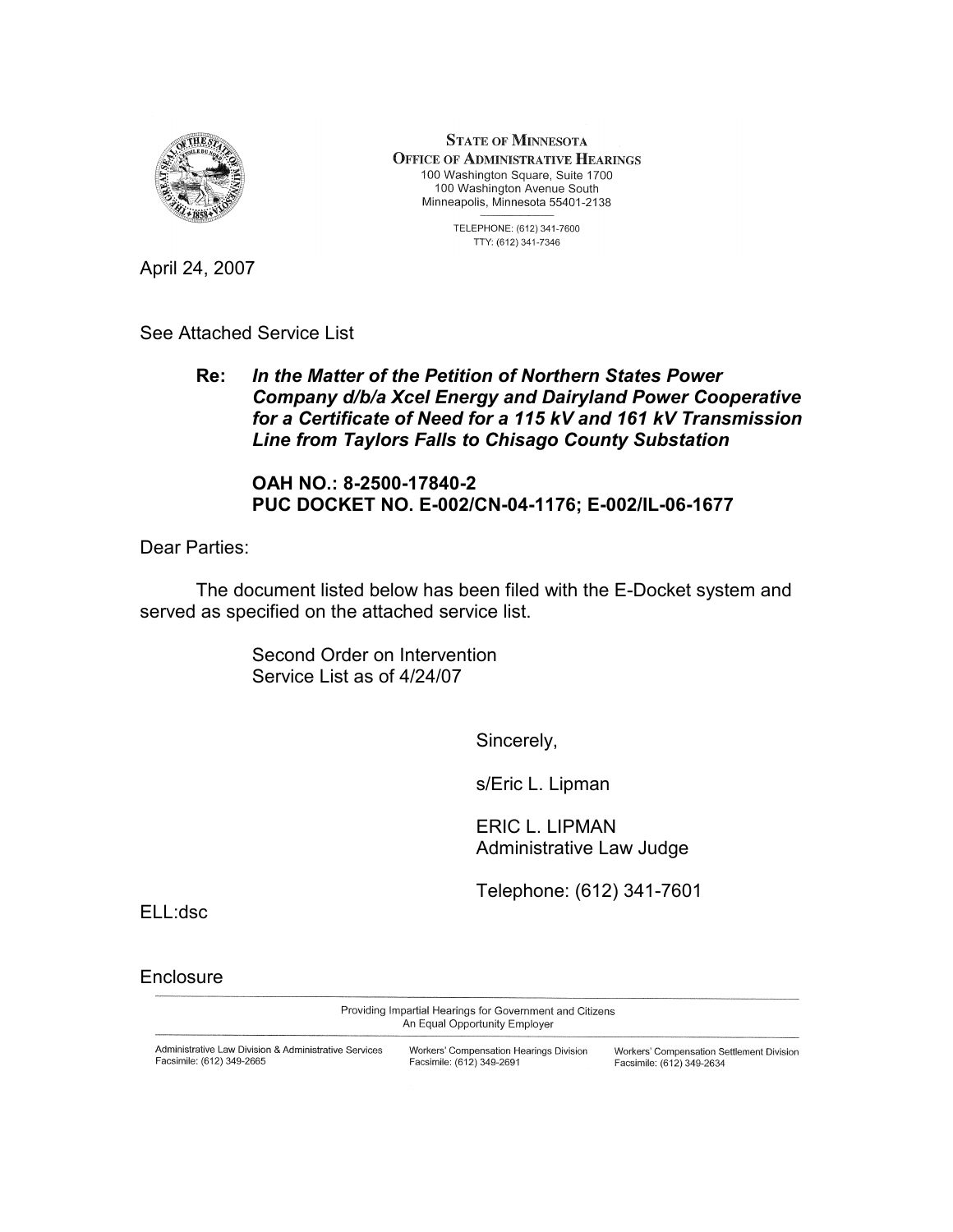#### SERVICE LIST

In the Matter of the Petition of Northern States Power Company d/b/a Xcel Energy and Dairyland Power Cooperative for a Certificate of Need for a 115 kV and 161 kV Transmission Line from Taylors Falls to Chisago County Substation

OAH Docket No. 8-2500-17840-2

All Parties have agreed to E-File documents at: www.edockets.state.mn.us.

Filing with E-dockets shall constitute service on the Public Utilities Commission, the Department of Commerce and the Office of Administrative Hearings. As of this date, all parties have agreed to accept service by e-mail at the e-mail addresses listed below. However, where indicated, parties have requested that the e-mail be followed by mail or delivery of a hard copy. In the event that a pleading or attachment cannot be filed and served electronically, it must be filed and served on each of the parties at the addresses listed.

Documents that contain trade secret or nonpublic data may be e-filed, but may not be copied or served electronically.

| Burl Haar (E-Filing or 15 Copies, No IRs)                                                                                                | Sharon Ferguson (E-Filing or 4 Copies)                                                                                                                                                               |
|------------------------------------------------------------------------------------------------------------------------------------------|------------------------------------------------------------------------------------------------------------------------------------------------------------------------------------------------------|
| <b>Executive Secretary</b>                                                                                                               | Docket Coordinator                                                                                                                                                                                   |
| <b>Minnesota Public Utilities Commission</b>                                                                                             | <b>MN Department of Commerce</b>                                                                                                                                                                     |
| 121 East Seventh Place - Suite 350                                                                                                       | 85 7th Place East - Suite 500                                                                                                                                                                        |
| St. Paul, MN 55101-2147                                                                                                                  | St. Paul, MN 55101-2198                                                                                                                                                                              |
| James P. Johnson<br><b>Xcel Energy</b><br>5th Floor<br>414 Nicollet Mall<br>Minneapolis, MN 55401-1993<br>James.p.johnson@xcelenergy.com | Michael Krikava<br><b>Catherine Biestek</b><br><b>Briggs and Morgan</b><br>2200 IDS Center<br>80 South 8 <sup>th</sup> Street<br>Minneapolis, MN 55402<br>mkrikava@briggs.com<br>cbiestek@briggs.com |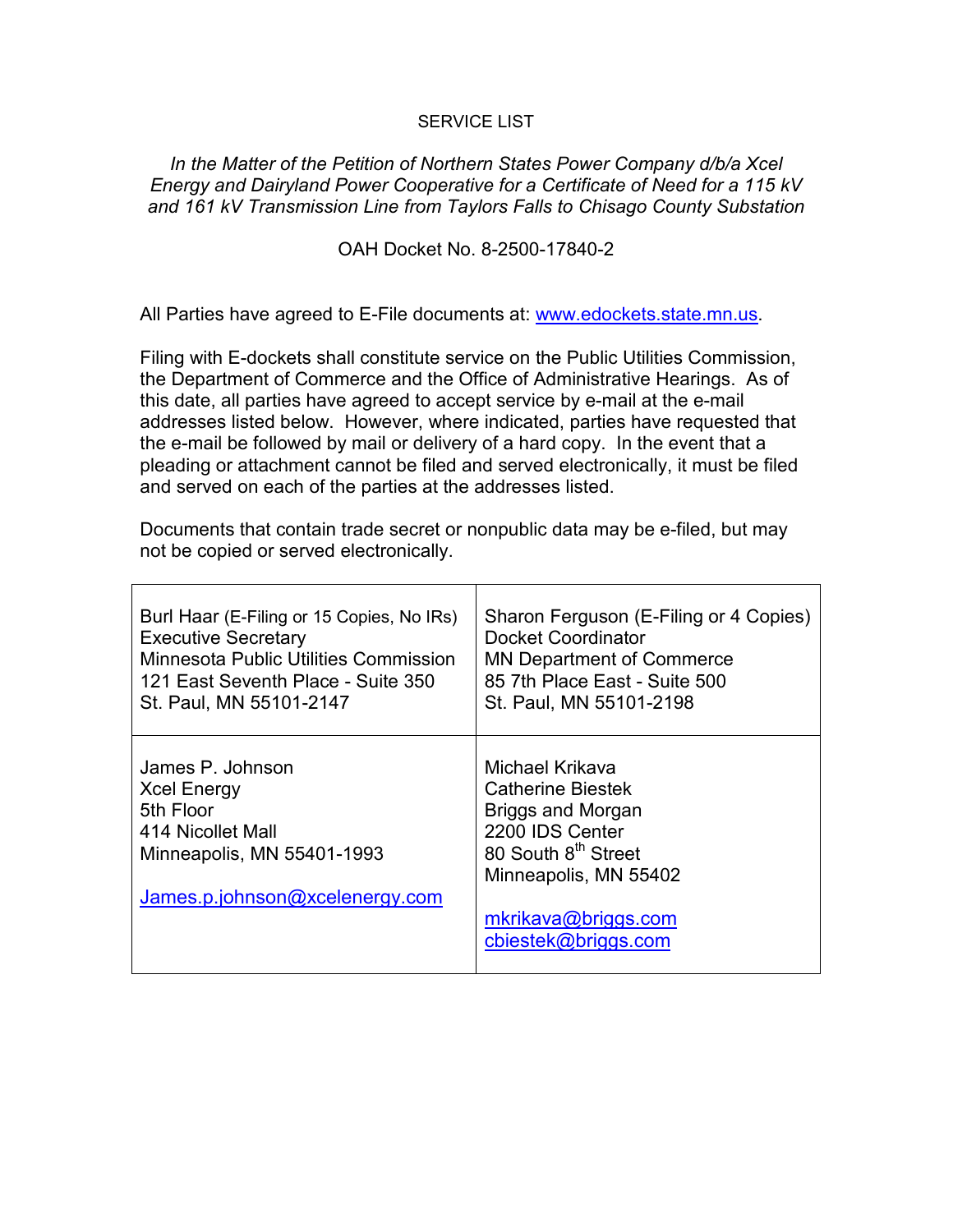| Julia E. Anderson<br>Valerie M. Smith<br><b>Telecommunications &amp; Energy Division</b><br>Office of the Attorney General<br>1400 Bremer Tower<br>445 Minnesota Street<br>St. Paul, MN 55101-2131 | Jeffrey L. Landsman<br>Niles Berman<br>Joshua Gildea<br>Wheeler, Van Sickle & Anderson<br>25 West Main Street - Suite 801<br>Madison, WI 53703-3398                                                                                |
|----------------------------------------------------------------------------------------------------------------------------------------------------------------------------------------------------|------------------------------------------------------------------------------------------------------------------------------------------------------------------------------------------------------------------------------------|
| Julia.Anderson@state.mn.us                                                                                                                                                                         | jlandsman@wheelerlaw.com                                                                                                                                                                                                           |
| Valerie.smith@state.mn.us                                                                                                                                                                          | jgildea@wheelerlaw.com                                                                                                                                                                                                             |
| <b>Curt Nelson</b>                                                                                                                                                                                 | <b>Chuck Thompson</b>                                                                                                                                                                                                              |
| <b>OAG-RUD</b>                                                                                                                                                                                     | Dairyland Power Cooperative                                                                                                                                                                                                        |
| 900 NCL Tower                                                                                                                                                                                      | P.O. Box 817                                                                                                                                                                                                                       |
| 445 Minnesota Street                                                                                                                                                                               | 3200 East Avenue South                                                                                                                                                                                                             |
| St. Paul, MN 55101-2130                                                                                                                                                                            | LaCrosse, WI 54602-0817                                                                                                                                                                                                            |
| SaGonna Thompson                                                                                                                                                                                   | Carol A. Overland                                                                                                                                                                                                                  |
| <b>Xcel Energy</b>                                                                                                                                                                                 | <b>Overland Law Office</b>                                                                                                                                                                                                         |
| 5th Floor                                                                                                                                                                                          | P.O. Box 176                                                                                                                                                                                                                       |
| 414 Nicollet Mall                                                                                                                                                                                  | Red Wing, MN 55066                                                                                                                                                                                                                 |
| Minneapolis, MN 55401-1993                                                                                                                                                                         | overland@redwing.net                                                                                                                                                                                                               |
| John Olinger<br>City of Lindstrom<br>13292 Sylvan Avenue<br>Lindstrom, MN 55045<br>jolinger@cityoflindstrom.us                                                                                     | <b>Bill Neuman</b><br>Shellene Johnson<br>c/o Bill Neuman<br>18837 Osceola Road<br>Shafer, MN 55074<br>ayelink@frontiernet.net                                                                                                     |
|                                                                                                                                                                                                    | <b>COURTESY COPY TO REPORTER:</b><br>(Pleadings, Testimony, No IRs)<br><b>Janet Shaddix</b><br><b>Shaddix &amp; Associates</b><br>Suite 122<br>9100 West Bloomington Freeway<br>Bloomington, MN 55431<br>jshaddix@janetshaddix.com |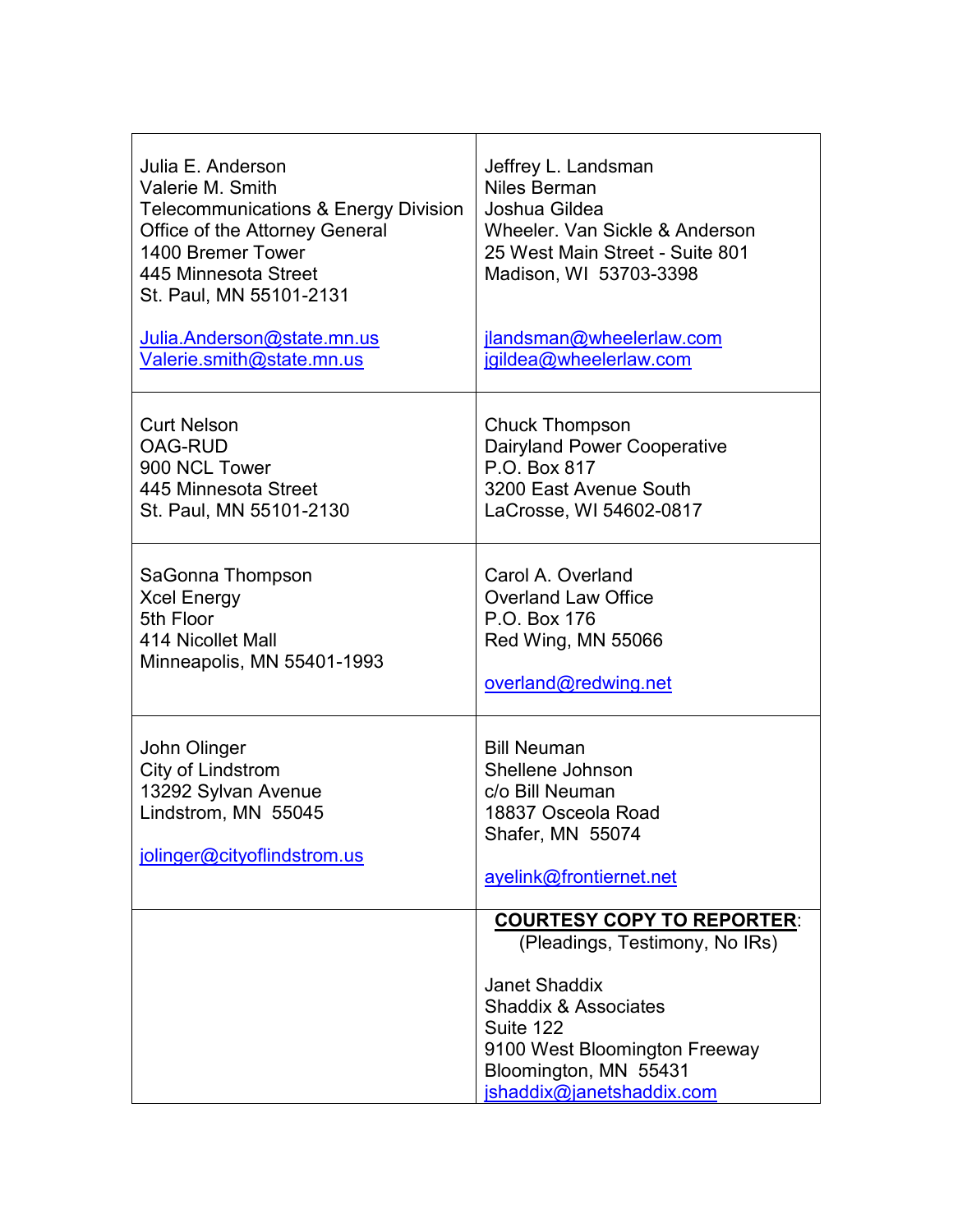# SUPPLEMENTARY NOTICE LIST:

Persons listed below are not on the official service list of this proceeding. These persons are not currently formal parties or participants in this matter. The intervention deadline in this matter is 4:30 p.m. on Monday, March 19, 2007.

Persons seeking to join as parties (with rights to service copies) must contact the Administrative Law Judge. The following persons are receiving this mailing to ensure that they have notice of the opportunity to participate in this proceeding:

| Todd J. Guerrero<br>Lindquist & Vennum<br>4200 IDS Center<br>Minneapolis, MN 55402                           | Christopher Greenman<br><b>Excelsior Energy</b><br>Suite 305<br>11100 Wayzata Boulevard<br>Minnetonka, MN 55305 |
|--------------------------------------------------------------------------------------------------------------|-----------------------------------------------------------------------------------------------------------------|
| <b>Tod Sherman</b><br><b>MN/DOT Metropolitan Division</b><br>1500 West County Road B2<br>Roseville, MN 55113 | <b>Charles and Gloria Wilberg</b><br>Trout Brook Farm<br>2414 75th Avenue<br>Osceola, WI 54020                  |
| John C. and Laura A. Reinhardt<br>3552 26th Avenue South<br>Minneapolis, MN 55406                            |                                                                                                                 |